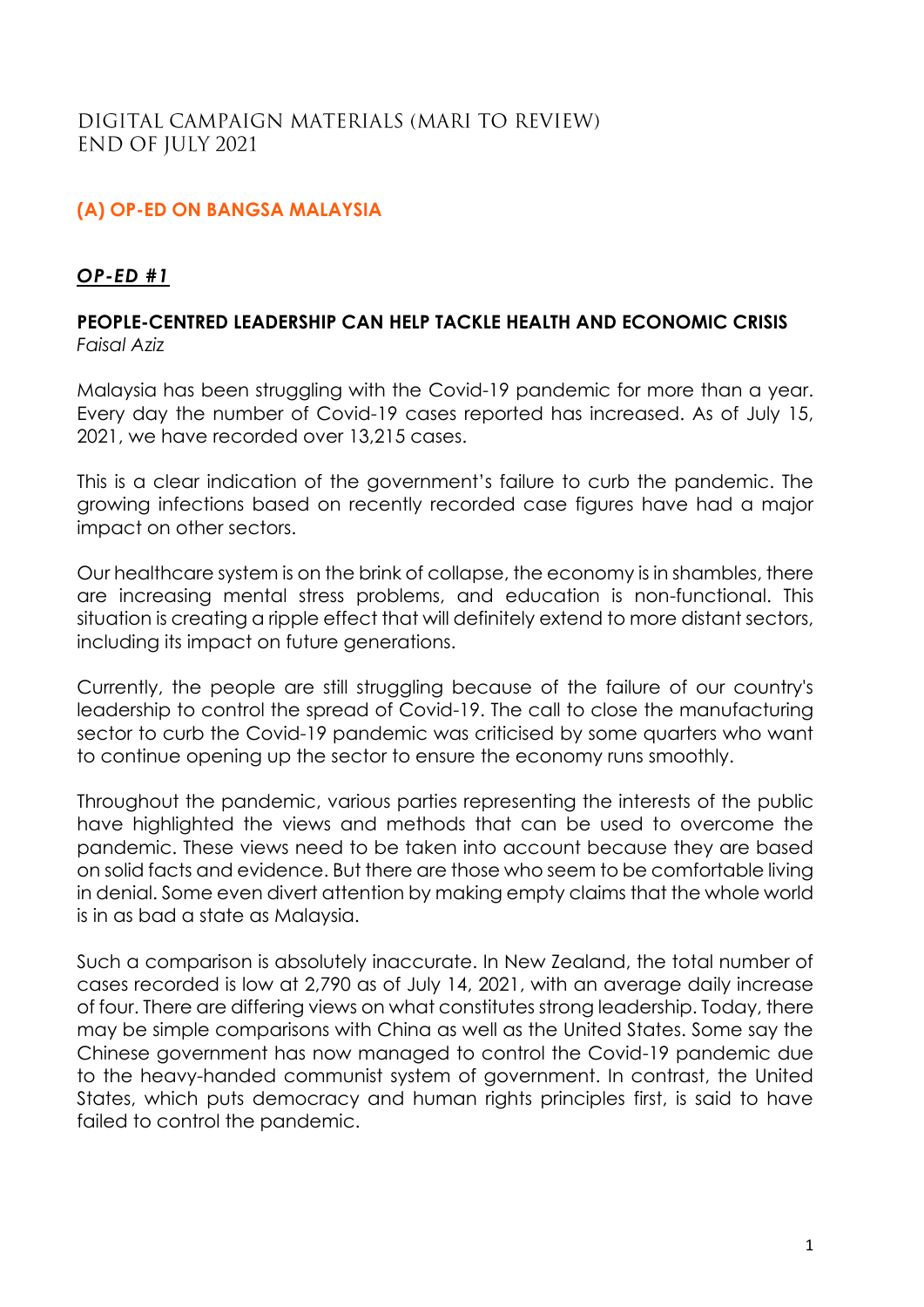These conclusions are overly simplistic, however. A more critical analysis provides different conclusions. For example, today we are about to enter the eighth month of the emergency period which involved the suspension of Parliament as well as several provisions in the Federal Constitution.

Executive power is interpreted by the attorney-general to include the power to determine the sitting of Parliament at any time. But despite this centralisation of power, the executive or the government still failed to curb the Covid-19 pandemic and has even seen a drastic increase in cases.

Thus, it has been shown that a government that suspends democratic principles is not employing the right vehicle to combat Covid-19. The question now is, how can the country build confidence among the people about the policies and regulations it wants to implement to deal with this pandemic?

In this regard, New Zealand Prime Minister Jacinda Ardern's leadership can serve as an example. She spoke honestly and openly about the Covid-19 threat. Policy implementation was based on science and data with good communication with the people. The New Zealand government was also open to all parties as part of the implementation of a check-and-balance mechanism as well as a comprehensive and thorough policy-making process.

This action has resulted in the success of the government under Ardern to empower the people to fulfil their shared responsibility to curb the Covid-19 epidemic.

Shlomo Ben-Ami's article 'Why democracies are better at managing crises' (Australian Strategic Policy Institute) is interesting to read, as he emphasises that most of the countries that have been more successful in fighting Covid-19 are countries that put democracy first.

For example, in Germany, Chancellor Angela Merkel is seen as transparent and her ability to communicate effectively with her people allows her to control the situation in the country well. Similarly, the decisive actions taken by other world leaders such as Mette Frederiksen (Danish prime minister), Tsai Ing-wen (Taiwan's president), Erna Solberg (Norwegian prime minister), Katrin Jakobsdottir (Icelandic prime minister), and Sanna Marin (Finland's prime minister) proved that Covid -19 can be addressed without sacrificing democracy.

At the same time, these countries have strong civil society movements which also play a strong role as a check-and-balance agent to further strengthen the policies to resolve the crisis.

The political ecosystem in Malaysia needs to change in order to solve our longterm problems. We need strong, dynamic and transparent leadership. Strong leadership doesn't pivot on any one individual, but on the joint resolve from all levels of society to work towards a better future. What we need is deep and farreaching systemic reform, and a re-conceptualisation of how we understand and practise democracy.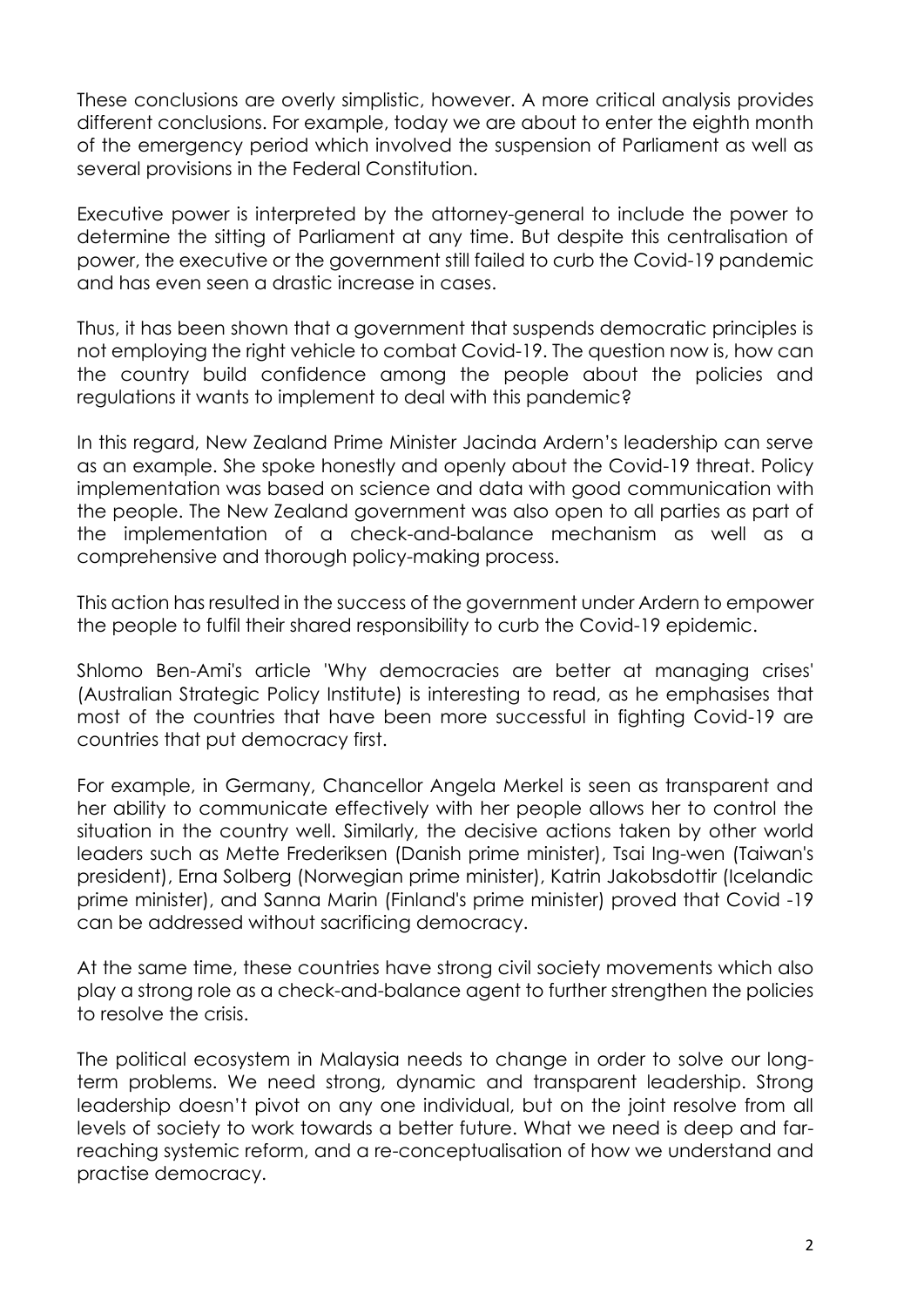# *OP-ED #2*

# **KEKUATAN BUDAYA KEMBANGKAN POTENSI BELIA MEMIMPIN BANGSA**

*Firdaus Hamsin*

Setiap kali Hari Raya menjelma, tradisi bermaaf-maafan menjadi rutin murni umat Islam di negara ini. Kemeriahan budaya ini masih dirasai walaupun ketibaannya tidak dapat diraikan seperti biasa untuk mengawal penularan COVID-19.

Kini, arus kemajuan dicapai dalam pembangunan pelbagai aplikasi telekomunikasi dalam talian. Ia memudahkan kita saling berinteraksi. Namun, kita perlu akui ia masih lagi tidak dapat menandingi kehangatan semangat silaturahim dinyalakan ketika saling ziarah-menziarahi selama ini.

Ada makna penting perlu kita renung di sebalik amalan bermaaf-maafan. Antaranya, ruang muhasabah positif memerlukan seseorang terbuka mengakui setiap kesilapan dilakukannya sebelum ini.

Pada masa sama, tradisi ini menuntut kesediaan kita memaafkan dan melupakan kesalahan dilakukan terhadap diri. Amalan ini tampak ringkas, namun, tidak mudah diterjemahkan kerana menuntut kekuatan emosi untuk mengawal amarah serta mengikis ego.

Sumber kekuatan berbuat demikian dibentuk dua komponen penting. Pertama, kekuatan kerohanian digilap menerusi ibadah puasa, solat tarawih, membaca al-Quran, zikir dan pelbagai amalan lain dibuat secara intensif. Kedua, meliputi kesedaran sosial diterjemahkan menerusi pelbagai kegiatan keb ajikan dan amal kemasyarakatan untuk mengupayakan insan memerlukan. Kesimpulannya, amalan bermaaf-maafan ialah refleksi penting terhadap antara fragmen kebudayaan penting negara berakar umbi ajaran Islam.

Malaysia dilatari kerencaman masyarakat majmuk. Kepelbagaian latar belakang membentuk khazanah penting dalam menyepadukan usaha untuk merealisasikan pembangunan bangsa Malaysia.

Kebudayaan ialah elemen penting membentuk etos sesuatu bangsa. Kerencaman pelbagai latar berbeza disepadukan berasaskan perkongsian gagasan nilai murni sejagat. Kebudayaan dan amalan tradisi positif tidak seharusnya dihadkan peranan dalam bentuk wahana kesenian serta hiburan.

Kita tidak seharusnya menjadikan kemajuan material dan permodenan sematamata sebagai pasak membina bangsa Malaysia. Sandaran indikasi berasaskan statistik ekonomi tidak kukuh kerana terdedah pelbagai faktor semasa.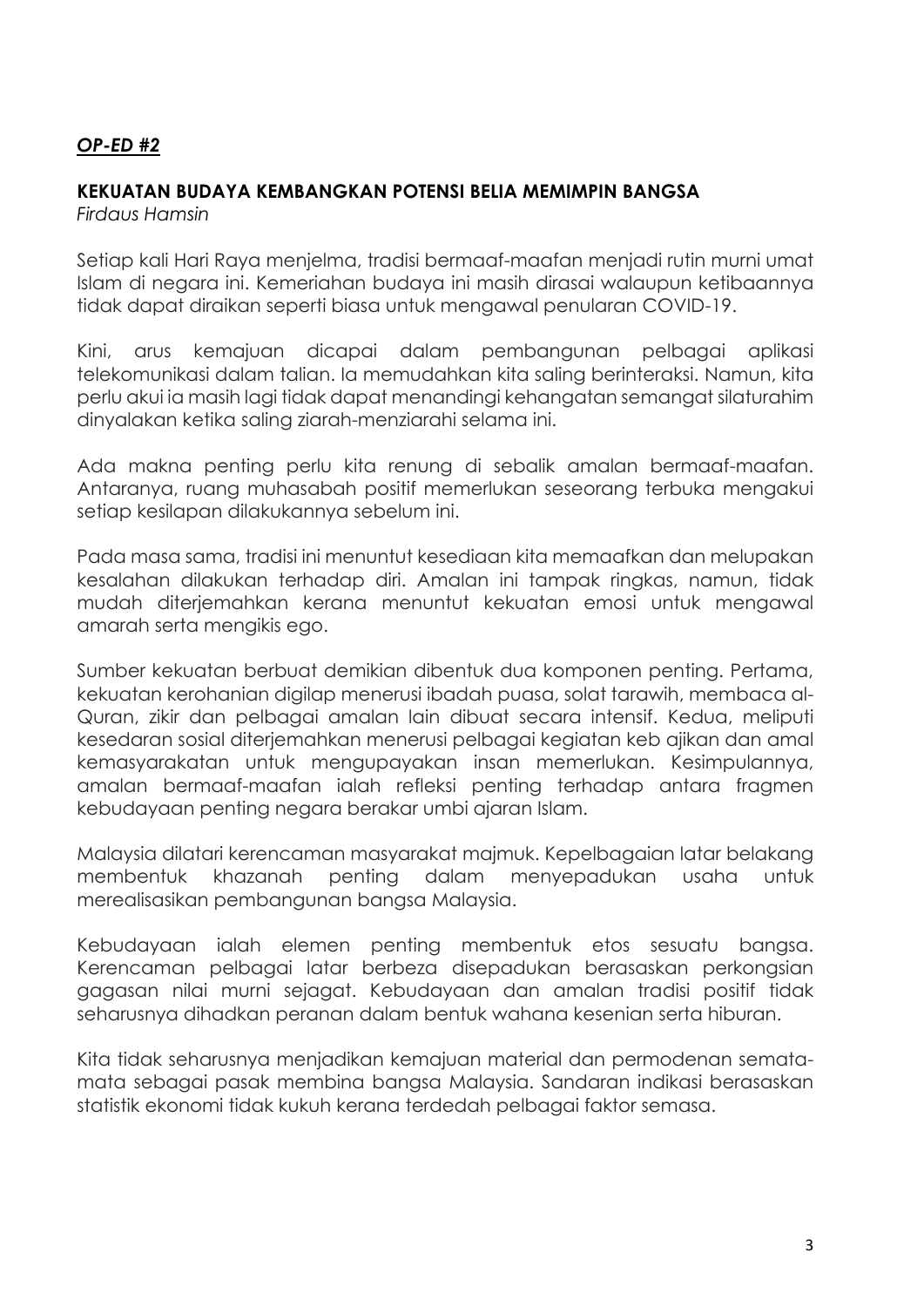Tragedi 13 Mei 1969 mengajar kita bagaimana kecemburuan sosial boleh mengancam kestabilan sosiopolitik jika asas pembinaan bangsa disandarkan pada kekuatan ekonomi semata-mata.

Selain pelaksanaan Dasar Ekonomi Baru (DEB), peristiwa 13 Mei menyaksikan kelahiran Rukun Negara yang antara lain bertujuan mengeratkan perpaduan antara kaum di negara ini.

Wabak COVID-19 melumpuhkan kegiatan ekonomi sejagat. Belia sangat terkesan dengan pandemik ini. Selain terdedah risiko kehilangan pekerjaan, kelompok ini juga terpaksa berhadapan pelbagai tekanan boleh menjejaskan kesihatan mental.

Forum Ekonomi Dunia (WEF) berkongsi dapatan Sapien Labs Inaugural Mental State of the World Report 2020, yang mengatakan generasi muda turut terdedah risiko gangguan kesihatan mental akibat pandemik COVID-19.

Justeru, Hari Belia Negara yang juga diraikan ketika Syawal tahun ini perlu dijadikan detik penting mengukuhkan citra bangsa Malaysia pada masa hadapan.

Generasi muda tidak seharusnya dibiarkan hanyut mendepani gelombang pandemik tanpa sebarang bimbingan. Usaha ini perlu dipupuk mulai sekarang. Selain meningkatkan kapasiti sumber daya insan dalam aspek kepemimpinan, pengurusan dan kemahiran berkaitan, aktivisme perlu menerapkan pembinaan jati diri generasi muda berakarkan perkongsian terhadap etos kehidupan sama.

Kekuatan budaya penting kerana dapat mengembangkan potensi dalam kalangan belia yang akan memimpin bangsa Malaysia ke tahap sosioekonomi dan sosiopolitik lebih membanggakan.

# *OP-ED #3*

#### **KONGSI SEMANGAT KEBANGSAAN ASAS BINA BANGSA MALAYSIA**

Mohd Firdaus Bin Md Hamsin

Ibtihaj Muhammad ialah atlet lawan pedang terkemuka di Amerika Syarikat (AS) mencipta sejarah tersendiri semasa temasya Olimpik di Brazil pada 2016. Selain memenangi gangsa pada acara berpasukan, kelahiran New Jersey ini turut mengukir sejarah sebagai atlet pertama AS mengenakan hijab ke peringkat antarabangsa.

Ibtihaj mengukir nama pada peringkat antarabangsa ketika pertandingan di Grand Palais, Paris. Beliau mengimbau detik menerima sokongan komuniti Muslim yang menyaksikan pertandingan ini. Justeru, Ibtihaj menzahirkan kekecewaan terhadap Dewan Senat Perancis meluluskan undang-undang melarang wanita Muslim bawah umur 18 tahun di negara itu mengenakan hijab.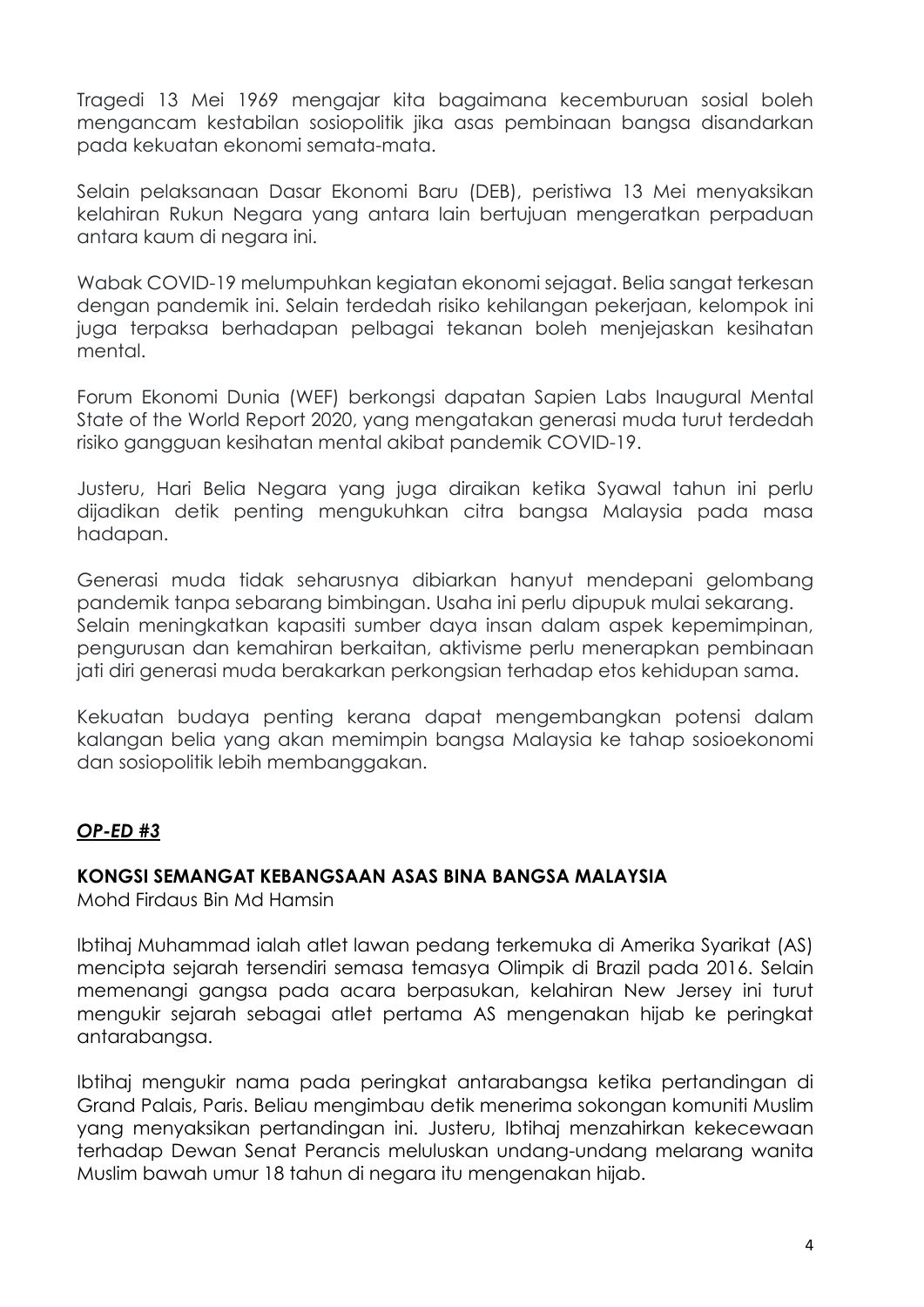Larangan itu meliputi tempat awam dan sebarang aktiviti umum, termasuk sukan. Ini menimbulkan kebimbangan terhadap hak serta masa depan antara komuniti terbesar negara terbabit.

Namun, situasi melanda Perancis tidak hanya perlu dicerap dalam kerangka Islamophobia membabitkan komuniti minoriti Muslim semata-mata. Ia sindrom berakar daripada makna sama di sebalik xenophobia, iaitu ketakutan terhadap individu ataupun komuniti berbeza. Ia perlu dipandang serius kerana menzahirkan rupa dalam bentuk keganasan di Barat.

Di negara kelahiran Ibtihaaj baru-baru ini, empat orang keturunan Sikh ditembak mati di premis agensi penghantaran terkemuka dunia, FedEx di Indianapolis. Ini mencetuskan kebimbangan bahawa pentadbiran Joe Biden akan terus dibayangi sentimen populisme sempit disemarakkan ketika era pentadbiran Presiden sebelumnya, Donald Trump.

Iktibar di kedua-dua negara ini perlu dipandang serius. Apatah lagi sekian lama Barat mendabik dada bahawa model kenegaraan dan kemasyarakatan mereka perlu diteladani. Ini menunjukkan persoalan pembinaan bangsa masih relevan dalam wacana kenegaraan kontemporari.

Pembinaan bangsa berkait rapat proses mengenal identiti diri. Ahli sains politik, Francis Fukuyama mengatakan identiti adalah lumrah kerana ia asas utama membentuk jati diri dan keberadaan individu dalam kelompok tertentu.

Namun, Fukuyama juga menyatakan identiti boleh dipolitikkan atas justifikasi mendapatkan pengiktirafan untuk kelompok tertentu. Jika dituntut secara ekstrem, ia terbukti mencetuskan perpecahan seperti di Barat. Kekalutan jelas menunjukkan wacana ini memerlukan autoriti kepemimpinan intelektual lebih jelas. Oleh itu, gagasan bangsa Malaysia mempunyai potensi kukuh diketengahkan model rujukan sejagat. Fenomena kemajmukan antara kaum di negara ini perlu dimanfaatkan sebagai kekuatan mencorak masa depan peradaban.

Justeru, Malaysia mempunyai autoriti mengupas persoalan pembinaan bangsa. Asas pembinaan bangsa Malaysia bermula dengan berkongsi semangat kebangsaan sama.

Tokoh Maal Hijrah 2018, Datuk Dr Siddiq Fadzil, mengatakan proses pembinaan bangsa Malaysia harus berasaskan formula kepelbagaian dalam kesatuan. Kepelbagaian kaum, agama dan budaya ialah aset kekuatan, kekayaan, kreativiti dan dinamik kemajuan. Pembinaan bangsa tidak harus dibuat berdasarkan formula kawah besar peleburan atau melting pots. Jati diri setiap kelompok perlu ditempatkan dalam kerangka bingkai kesatuan sama.

Pada 21 Mac lalu, Hari Antarabangsa Penghapusan Diskriminasi Perkauman mengangkat Generasi Muda Bangkit Menangani Perkauman. Ia menunjukkan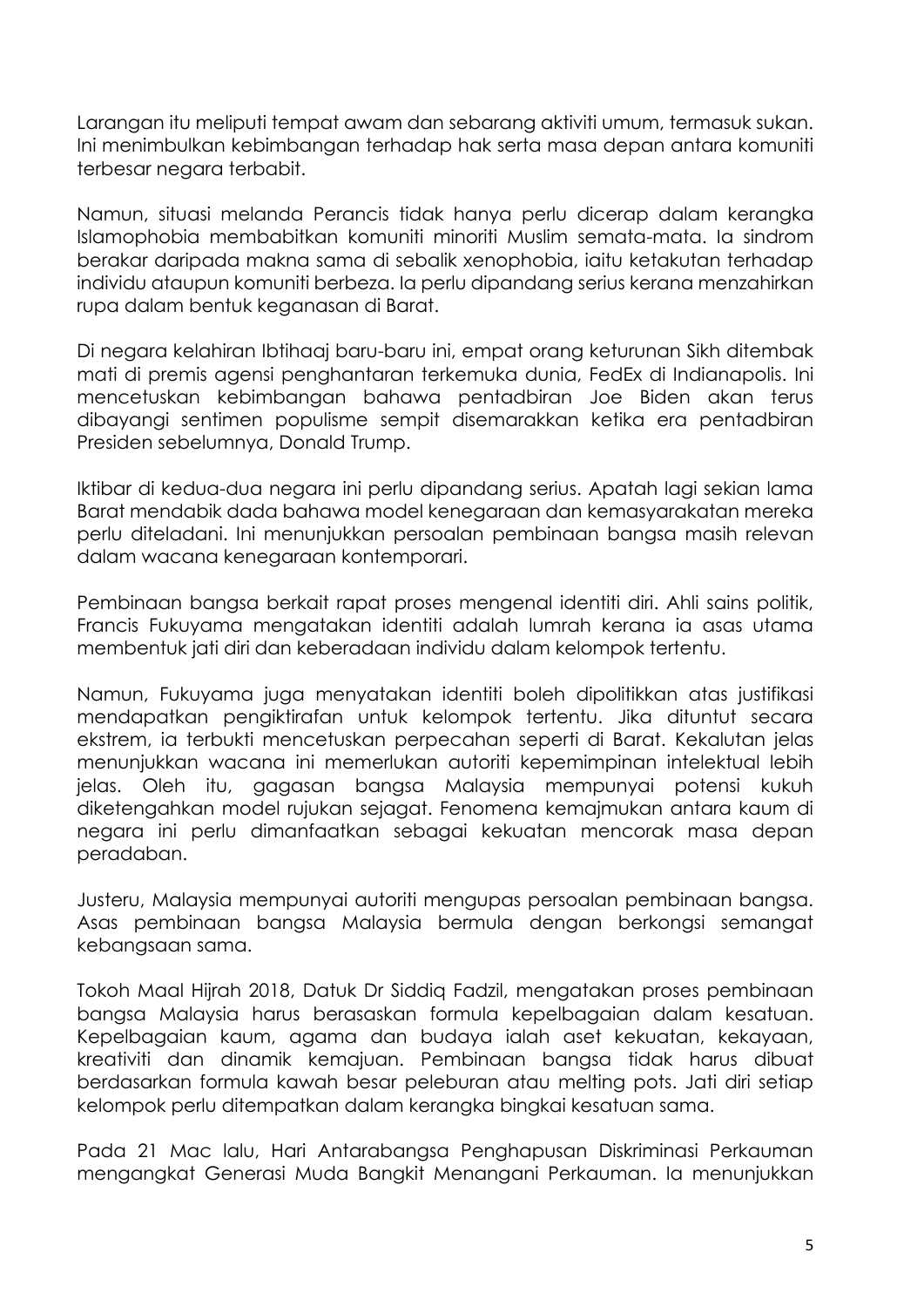betapa penting tanggungjawab perlu dipenuhi generasi muda untuk mencorak peradaban lebih baik masa akan datang.

Sebagai permulaan, generasi muda mesti menginsafi pembinaan bangsa Malaysia mempunyai sejarah tersendiri perlu digali untuk dicerna. Pemahaman terhadap sejarah dan mendalami latar belakang bangsa perlu diwujudkan bagi menyegarkan kembali nilai hidup bersama dalam budaya damai.

Bangsa Malaysia perlu terus relevan sebagai bangsa ramah dan inklusif, berasaskan nilai murni sejagat serta dibantu dalam kerangka Perlembagaan Persekutuan. Asas pembinaan bangsa Malaysia memerlukan seruan reformasi intelektual untuk menyemarakkan kefahaman mengenai negara bangsa dengan menyedari tanggungjawab serta peranan menyebarkan kebaikan dengan hikmah, bercitra kosmopolitan.

Reformasi ini memerlukan pengukuhan aspek idealisme dan aktivisme berorientasikan nilai serta etika. Bangsa Malaysia mampu menjadi model kenegaraan dengan mencetuskan perubahan secara inklusif terhadap permasalahan peradaban sejagat. Oleh itu, proses pemupukan dan kesatuan nilai berasaskan citra bangsa bermaruah, mandiri, berdaya maju serta dipandu dengan nilai perlu mula disemai dalam generasi muda.

## *OP-ED #4*

#### **HERE ARE OUR PLANS FOR MALAYSIA: PROJEK #BANGSAMALAYSIA**

*Nathaniel Tan, Faisal Aziz, Adli Zakuan, Grazele Jenarun, Dr Khor Swee Kheng, Dr Siti Noor Munirah Ibrahim, and Tharma Pillai*

We agree with columnist Wong Chin Huat, who recently wrote on the need for the next leaders of our countries to have clear and concrete plans (https://www.malaysiakini.com/news/581528) for the future direction of the country.

Projek #BangsaMalaysia is working hard to produce a bottom-up, rakyat-driven roadmap for our nation's future. This is a long and involved process, and a detailed roadmap will take some time to complete.

That said, we were able to reach some consensus regarding some of the broader questions that were astutely posed by Wong:

"First, what is the overarching policy goal - flattening the curve or returning to normalcy? On one hand, can our hospitals not collapse without a full lockdown? On the other hand, can our economy survive an indefinite and real lockdown? What are the objective measures to decide what level of lockdown?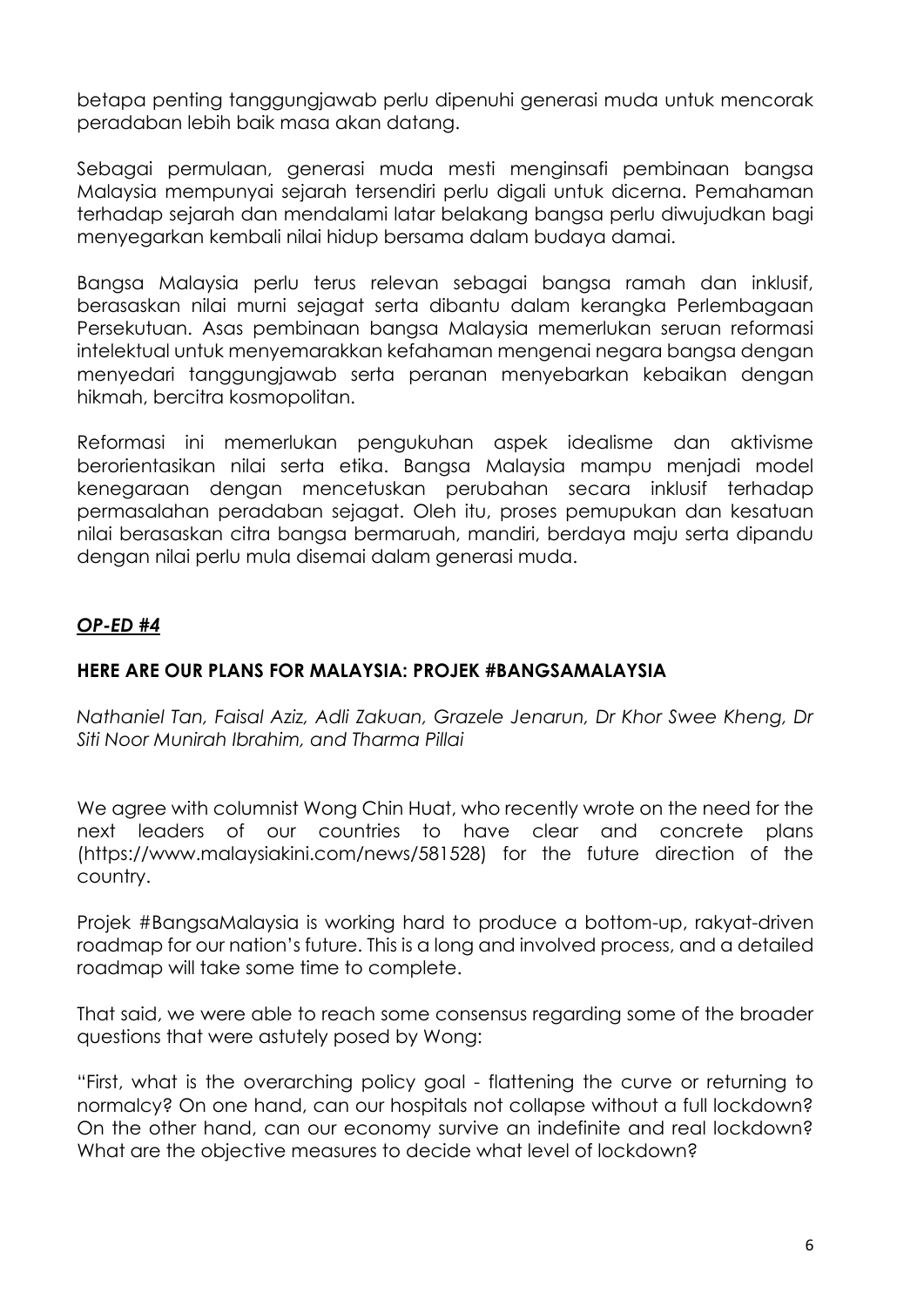"Third, how to speed up vaccination in both supply and administration? How to allow state governments, businesses and even charities to acquire more vaccines without competing with the National Covid-19 Immunisation Programme (NIP) for supply? Who should pay for their vaccination and for how much? What incentives in less control should be given to those who are fully vaccinated to encourage vaccination?"

Our guiding principle is the long-term health and safety of everyone in Malaysia. In pursuing this goal, here are our priorities:

Priority 1: Vaccinate as many people as possible, as quickly as possible. This can be done through a concerted all-of-society effort where every citizen and organisation plays a part. More vaccination will protect against Covid-19, variants and hospitalisations that strain our public hospitals.

Priority 2: Every possible step must be taken to ensure that hospitals and medical staff are able to operate in an effective, dignified and sustainable manner. This may require surge financing in the medium-term, and the government should borrow where necessary (this is acceptable because interest rates are very low). We will provide temporary solutions to contract health professionals (like doctors, pharmacists, dentists and nurses), while building the foundation for long-term durable solutions for the hiring process of the Health Ministry. Private healthcare must be brought into the fight against Covid-19 in a fair and equitable manner, given their resources and moral duty.

Priority 3: We must have smart, targeted and transparently decided MCOs. We will build a traffic-light MCO classification based on public health risk, like in Singapore or countries in the European Union. We will publish a list of which types of businesses are allowed to operate during which MCO stage. We will remove ad hoc decisions so that businesses can operate using a predictable decision-making framework.

Decisions regarding the levels of lockdown should be made objectively, based on data and science. Factors such as positivity rate, testing rate, infection rate and the total number of cases must all be taken into account as part of an overall algorithm. Different levels of MCO should apply to different states and different districts. All data regarding Covid-19 cases will be made transparently available at all times.

The second question raised by Wong Chin Huat: "Second, who amongst individuals and which amongst businesses should be prioritised in government aid, and by how much? How to make sure no one is starving? How to stop businesses from closing and workers from a layoff? How far should the government raise its debts to save households and businesses now?"

The guiding principle with regard to economic aid is that the most vulnerable should be protected the most. Food security and shelter must be made the top priority, and the government should welcome the help of NGOs and other civil society actors in identifying the most vulnerable populations and ensuring that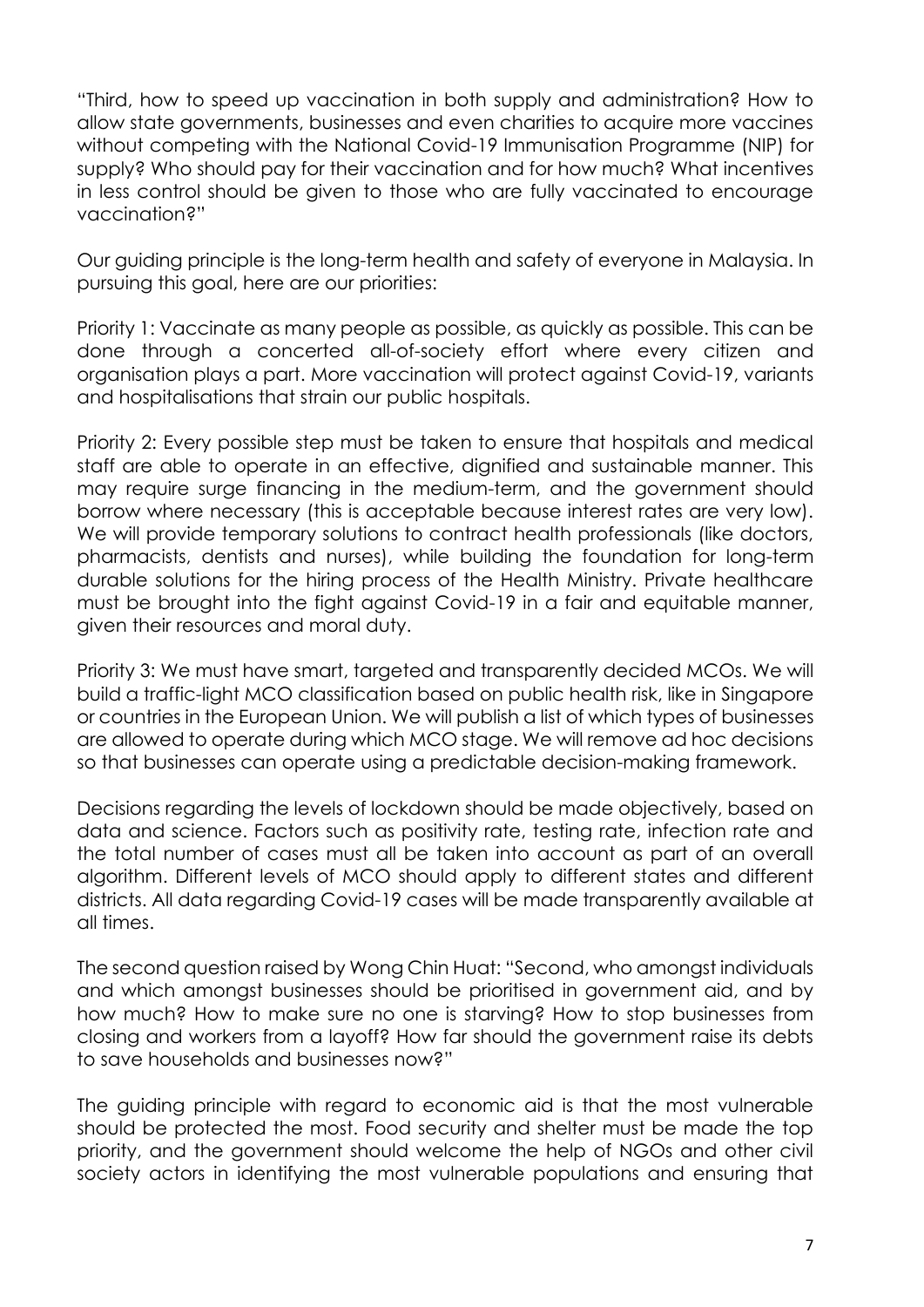sufficient aid reaches them. One party alone will not be able to tackle a problem of this magnitude.

Aid to businesses for staff wages should be continued, and there must be a system to track unemployment due to Covid-19.

Malaysia's debt ratio is still within manageable levels. It is thus better to borrow a certain amount of money now, while we can, than have to borrow even more later when the economy is in a full crisis, and financing may become harder or more expensive to come by.

Wong concluded: "I want more than a change of PM or government parties. I want a real change in the political system."

Projek #BangsaMalaysia aims for the same.

It is time to reject a broken political system based on Very Important People, and replace it with a democratic movement that is based on Values, Impact and Policies.

There is no longer any point in looking towards the same old tired political players who have demonstrated their complete inability to set their priorities right. They do not hold the keys to our future. Power in our current system is overcentralised, and this in turn has poisoned our democratic culture and reduced all questions to the question of who the next prime minister will be.

The future lies instead with movements of Malaysians who believe in decentralised, collaborative consensus-building. It is only by believing in community-based decision making and the fact that there is more that unites us than divides us that we will succeed in building up a truly rakyat centric, representative and bottomup democratic coalition for a brighter future.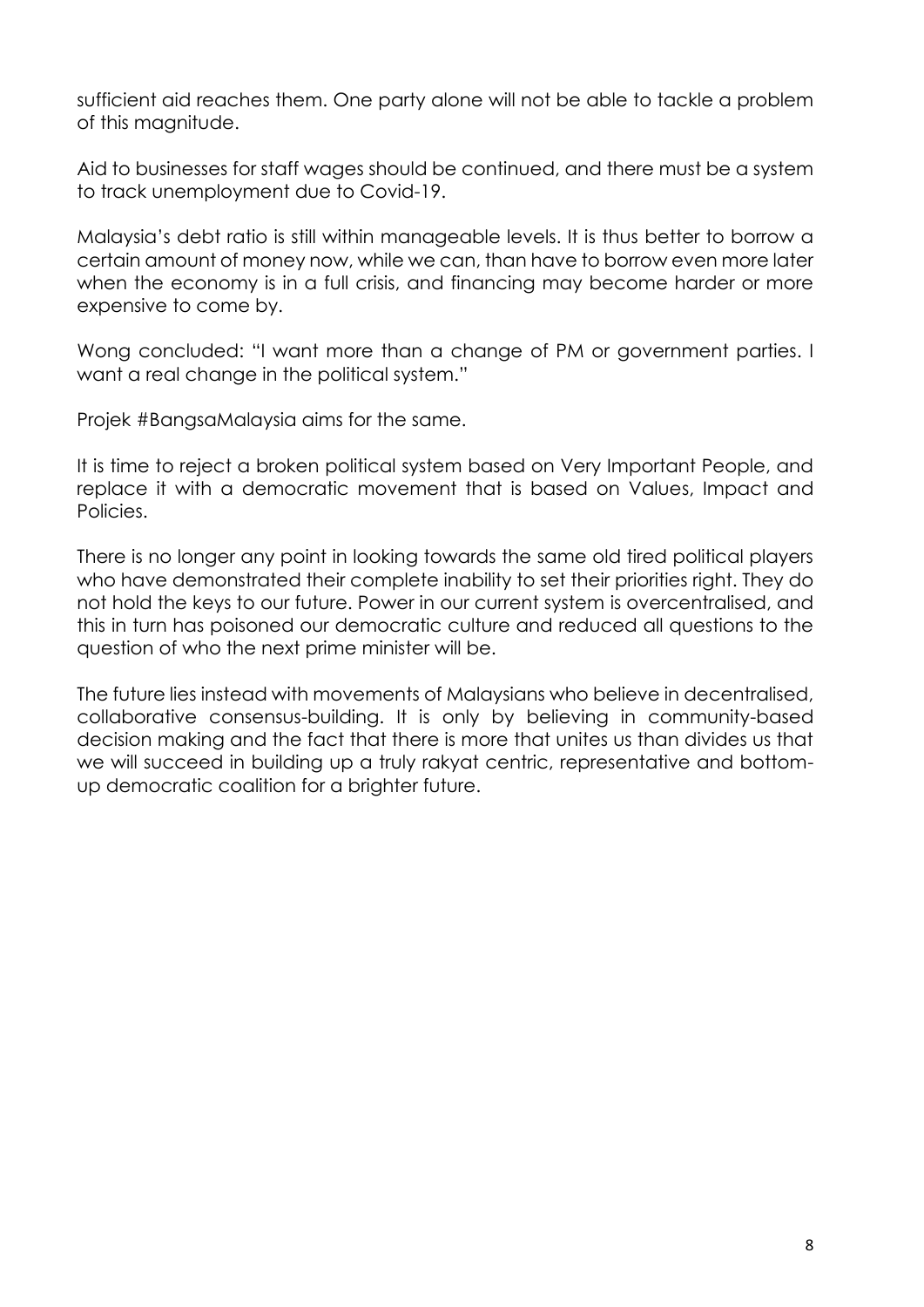# **(B) ANTI-CORRUPTION DIGITAL CAMPAIGN MATERIALS (POSTER)**

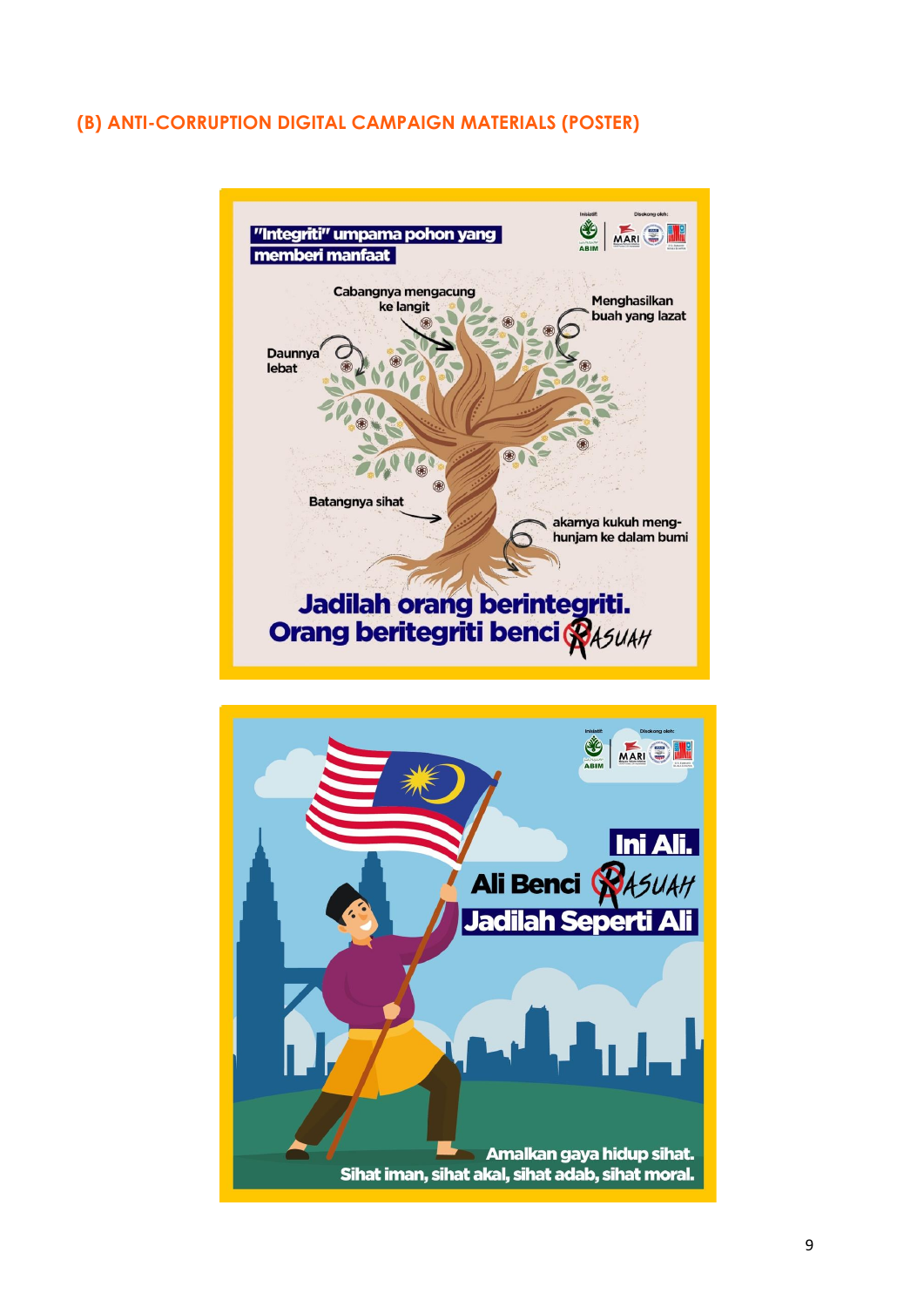# **(C) BANGSA MALAYSIA AGENDA DIGITAL CAMPAIGN MATERIALS (POSTER)**